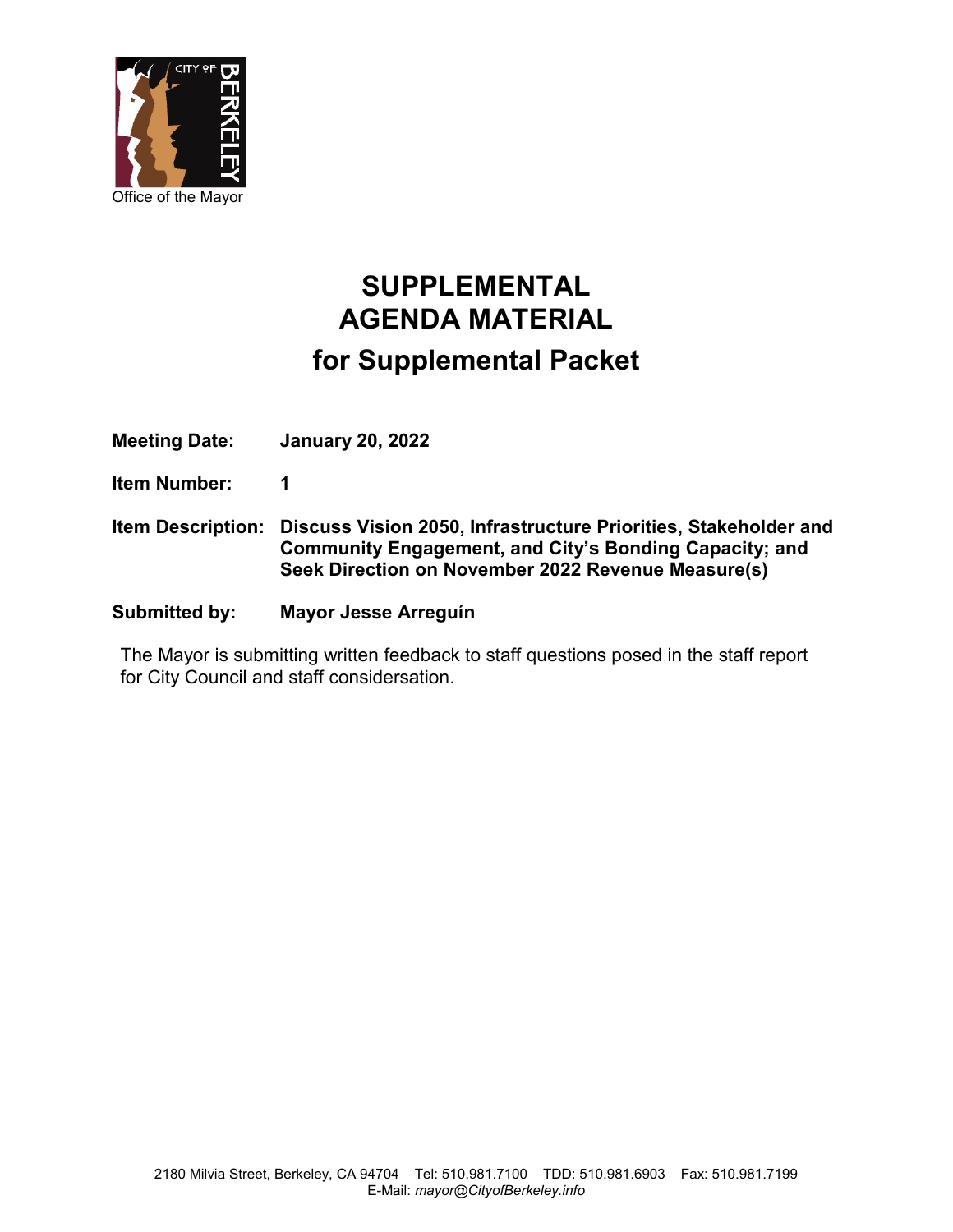

## To: Honorable Members of the City Council and City Manager From: Mayor Jesse Arreguín Subject: Response to Staff Questions on 2022 Revenue Measure

## Responses to Staff Questions

**1. Is the November 2022 election the right time to include an infrastructurefocused revenue measure or measures?**

Yes. 2022 is absolutely the right time to include an infrastructure-focused revenue measure. The longer we delay planning for and securing funding to address the deterioration of streets, deferred maintenance of other public facilities and infrastructure and address our affordable housing challenges, the more it will cost the City and it will further degrade our quality of life. Another community survey is needed to study a variety of revenue amounts and packages of priorities. The results of a second survey coupled with the Program Plan and community input will help inform proceeding with a measure(s) and crafting the language of the measure(s).

**2. If yes, should it be one infrastructure-focused measure or multiple measures? And what should be the approximate dollar amount of the measure(s)?**

See below.

**3. What should the top infrastructure spending priorities be for the measure(s)? And should affordable housing and traditional infrastructure both be addressed in such measure(s)?**

Questions 2 & 3 can be responded to jointly since addressing priorities will depend on the ability to meet the need of each category of investment.

Based on the current and previous staff reports, significant infrastructure needs for the City can be roughly broken down into four categories, similar to Option 1 presented by staff in their report. The most clearly defined needs at this point are streets/traffic safety and housing. Based on the information available it is clear that investments of at least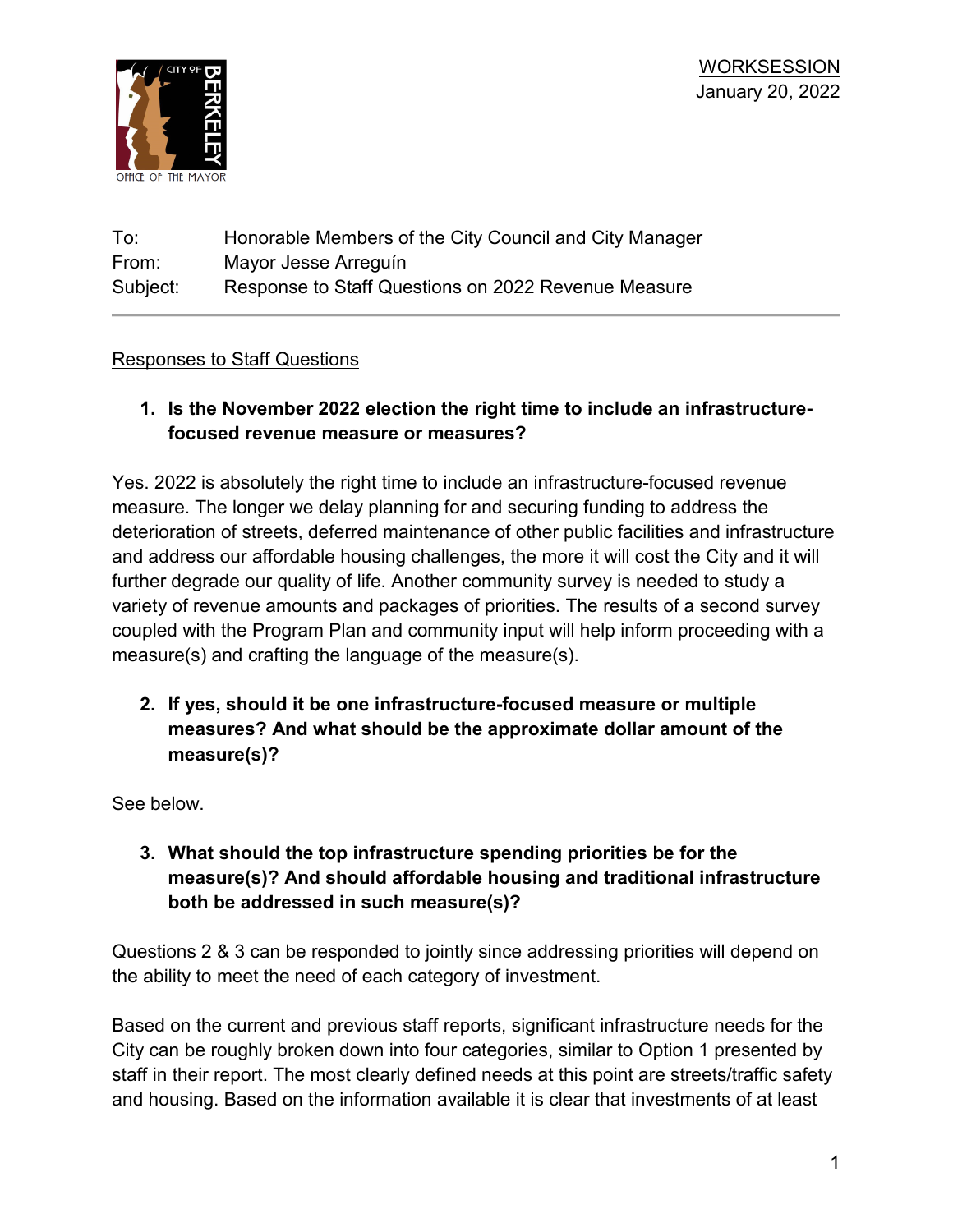\$200M would have a significant impact. It is less clear how to prioritize categories 3 (climate) and 4 (parks, marina, civic buildings, etc.). *The following framework represents a change from Option 1 and could provide a path forward.*

A general baseline for a General Obligation Bond could fund:

- 1. \$200M Streets and Traffic Safety
	- This amount can transform our streets into "good condition."
	- Our [2017 Bicycle Plan outlines \\$37M](https://www.cityofberkeley.info/uploadedFiles/Public_Works/Level_3_-_Transportation/Berkeley-Bicycle-Plan-2017-Ch6_Implementation.pdf)<sup>[1](#page-2-0)</sup> [PDF] of capital costs for Tier 1-3 projects.
- 2. \$200M for Affordable Housing
	- The [April 27, 2021, memo on City Affordable Housing](https://www.cityofberkeley.info/Clerk/City_Council/2021/04_Apr/Documents/2021-04-27_Item_31_City_Affordable_Housing_Funds__Ashby_and_North_Berkeley_BART_Station_Areas_and_Future_Housing_Funding_Notices_of_Funding_Availabilit___.aspx)<sup>[2](#page-2-1)</sup> [PDF] is a reasonable baseline for evaluating housing needs. Based on these needs and the experience with Measure O (\$135M) a \$200M goal for affordable housing represents another significant step forward.
- 3. \$75M+ Climate Change, sea level rise, wildfire prevention and protection
	- Top priorities based on polling should be green infrastructure, undergrounding, improving storm drains, and climate resiliency projects.
	- More funding here could be justified by a more detailed breakdown of capital needs and clarification on what fits into this category.
- 4. \$75M+ Other Public Infrastructure (Parks, Marina, Civic Buildings, etc.)
	- The needs within this category far exceed the likely funding achieved through this measure. Prioritization will be necessary and challenging. For example,here are a couple significant projects that could be included in this category:
		- The cost for the preferred concept design for the Civic [Center Plan](https://www.cityofberkeley.info/uploadedFiles/Parks_Rec_Waterfront/Level_3__-General/Civic%20Center%20Visioning-%20Executive%20Summary.pdf)[3](#page-2-2) [PDF] alone is \$56M.
		- At the marina, [landside needs are estimated at \\$23M, and](https://www.cityofberkeley.info/uploadedFiles/Parks_Rec_Waterfront/Level_3__-General/Council%20Worksession%202021-02-16-BMASP-Pier-Ferry%20-%20Draft%20v7.pdf)  [waterside needs from \\$64M to \\$108M](https://www.cityofberkeley.info/uploadedFiles/Parks_Rec_Waterfront/Level_3__-General/Council%20Worksession%202021-02-16-BMASP-Pier-Ferry%20-%20Draft%20v7.pdf)[4](#page-2-3) [PPT].

<span id="page-2-0"></span><sup>&</sup>lt;sup>1</sup> https://www.cityofberkeley.info/uploadedFiles/Public\_Works/Level\_3\_-\_Transportation/Berkeley-Bicycle-Plan-2017-Ch6\_Implementation.pdf

<span id="page-2-1"></span><sup>2</sup> https://www.cityofberkeley.info/Clerk/City\_Council/2021/04\_Apr/Documents/2021-04-

<sup>27</sup>\_Item\_31\_City\_Affordable\_Housing\_Funds\_\_Ashby\_and\_North\_Berkeley\_BART\_Station\_Areas\_and\_ Future Housing Funding Notices of Funding Availabilit aspx

<span id="page-2-2"></span> $3$  https://www.cityofberkeley.info/uploadedFiles/Parks\_Rec\_Waterfront/Level\_3\_\_-

General/Civic%20Center%20Visioning-%20Executive%20Summary.pdf

<span id="page-2-3"></span><sup>4</sup> https://www.cityofberkeley.info/uploadedFiles/Parks\_Rec\_Waterfront/Level\_3\_\_-

General/Council%20Worksession%202021-02-16-BMASP-Pier-Ferry%20-%20Draft%20v7.pdf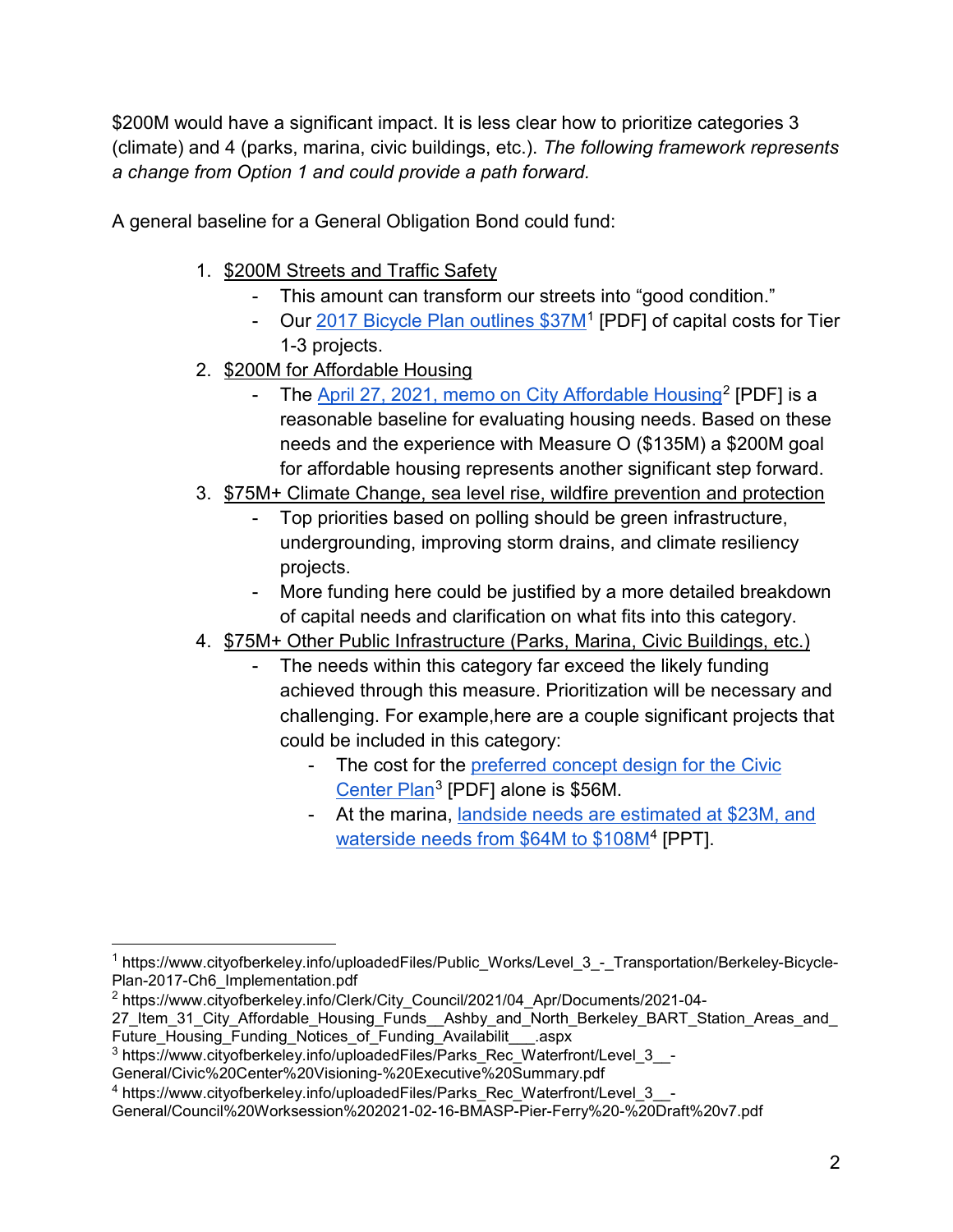Based on the clear needs for streets and housing, and the significant but less defined needs for climate resilience and public commons investments, staff should pursue the following approaches.

- A. Survey on General Obligation Bond options that would fund both infrastructure and affordable housing
	- a. Options should include various bond sizes (e.g. \$250M, \$400M, \$500M) based on needs with the upper limit defined by the results of the bond capacity study.
		- In exploring the upper end of these bonds, it would be helpful to better understand what the impact of \$150M invested in climate and other infrastructure would be vs. \$250M or more.
	- b. Benefits of a "one bond" strategy:
		- It will be easier to present one funding plan to residents.
		- This approach may allow the city to plan for a larger bond spreading the bond issuance and debt service over an extended period of time, to align with a developed Program Plan and also to amortize the tax payments to reduce the overall tax burden.
		- Also this would allow a comprehensive approach to respond to the priorities expressed in surveys and in community outreach.
- B. Study a General Obligation Bond and Parcel Tax Measure
	- a. Given the additional challenge of passing two separate measures, this approach should only be pursued if the value of having a dedicated maintenance revenue is clearly justified and staff feels we can still make significant strides toward our needs for streets and housing.
	- b. A Parcel Tax could allow revenues to be bonded against and provide an annual stream for maintenance.
	- c. Parcel Taxes also allow for a senior and/or low-income homeowner exemption. By reducing the amount of the GO bond and allowing for a parcel tax, the City could potentially reduce the tax burden on seniors and low-income residents and create a revenue stream which can be used over time.